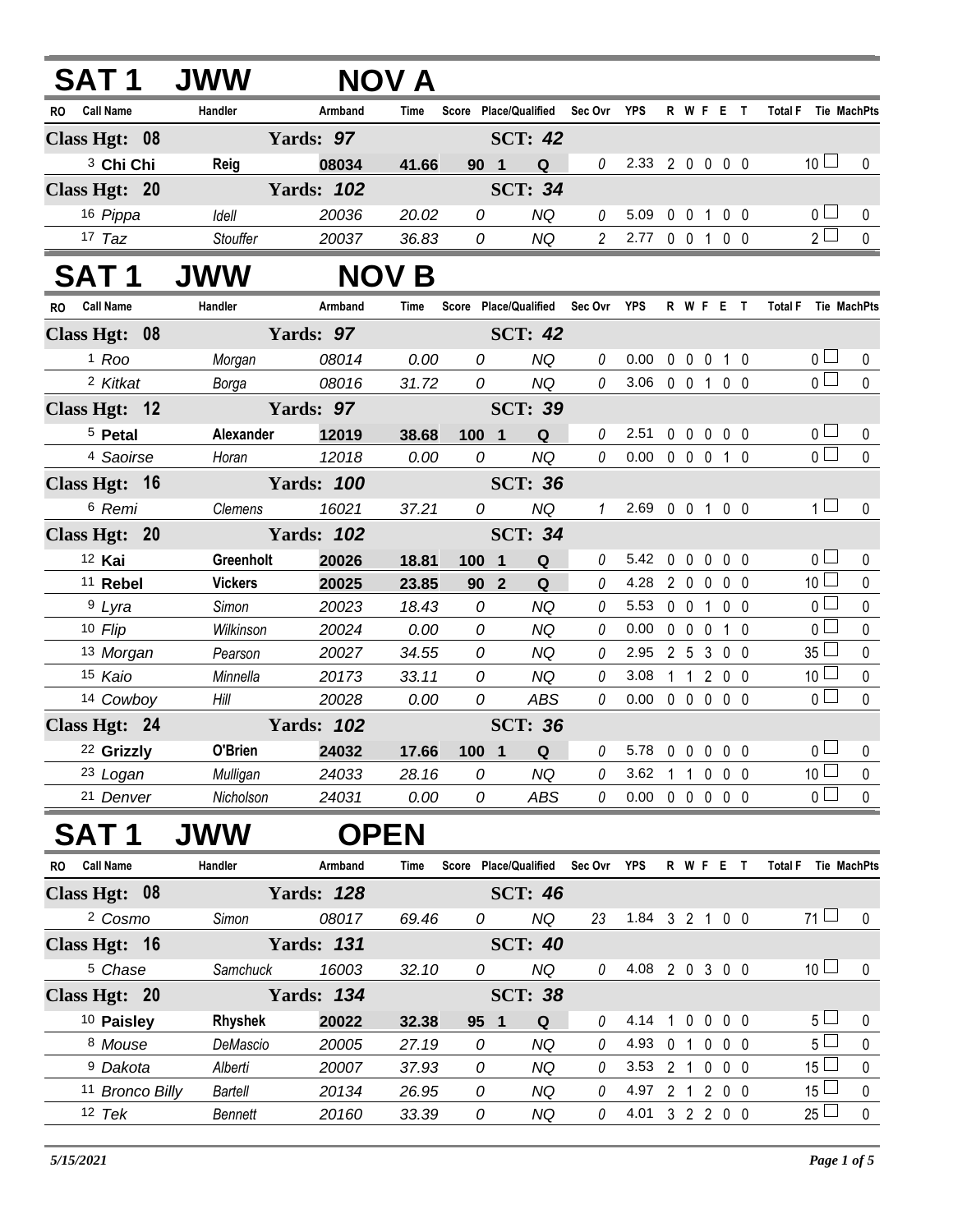| 13 Twitch                     | Severino              | 20169             | 46.72          | 0                     | NQ              | 8        | 2.87 2 0 0 0 0             |                |                           |                   |                | $26 \Box$                            | 0              |
|-------------------------------|-----------------------|-------------------|----------------|-----------------------|-----------------|----------|----------------------------|----------------|---------------------------|-------------------|----------------|--------------------------------------|----------------|
| Class Hgt: 24                 |                       | <b>Yards: 134</b> |                |                       | <b>SCT: 41</b>  |          |                            |                |                           |                   |                |                                      |                |
| <sup>15</sup> Pivot           | <b>Borden</b>         | 24030             | 30.48          | 100 1                 | Q               | 0        | 4.40 0 0 0 0 0             |                |                           |                   |                | 0 <sub>0</sub>                       | $\mathbf 0$    |
| SAT 1                         | <b>JWW</b>            | EX                |                |                       |                 |          |                            |                |                           |                   |                |                                      |                |
| <b>Call Name</b><br>RO.       | Handler               | Armband           | Time           | Score Place/Qualified |                 | Sec Ovr  | YPS                        |                | <b>RWFET</b>              |                   |                | <b>Total F</b><br>Tie MachPts        |                |
| Class Hgt: 12                 |                       | <b>Yards: 151</b> |                |                       | <b>SCT: 46</b>  |          |                            |                |                           |                   |                |                                      |                |
| 36 Dani                       | Monahan               | 12153             | 35.40          | 100 1                 | Q               | 0        | 4.27 0 0 0 0 0             |                |                           |                   |                | 0 <sub>1</sub>                       | 0              |
| Class Hgt: 16                 |                       | <b>Yards: 157</b> |                |                       | <b>SCT: 45</b>  |          |                            |                |                           |                   |                |                                      |                |
| 50 Jingles                    | Monahan               | 16155             | 32.47          | 100 1                 | Q               | $\theta$ | 4.84                       |                | 00000                     |                   |                | 0 <sub>1</sub>                       | 0              |
| 51 Show Off                   | Gaydos                | 16158             | 27.80          | 0                     | <b>NQ</b>       | 0        | 5.65                       |                | 11100                     |                   |                | 10 <sup>1</sup>                      | $\mathbf 0$    |
| Class Hgt: 20                 |                       | <b>Yards: 163</b> |                |                       | <b>SCT: 43</b>  |          |                            |                |                           |                   |                |                                      |                |
| 83 Skipper                    | <b>Bishop</b>         | 20162             | 0.00           | 0                     | NQ              | $\theta$ | 0.00                       |                | 00010                     |                   |                | 0 <sub>1</sub>                       | 0              |
| 82 Edge                       | Dunseith              | 20163             | 36.20          | 0                     | <b>NQ</b>       | 0        | 4.50                       | 0 <sub>1</sub> |                           | 200               |                | $5\Box$                              | 0              |
| 84 Rezkin                     | DeMascio              | 20166             | 28.46          | 0                     | <b>NQ</b>       | 0        | 5.73                       |                | 0 0 1 0 0                 |                   |                | 0 L                                  | 0              |
| 85 Sam                        | MacLeod               | 20171             | 56.78          | 0                     | <b>NQ</b>       | 13       | 2.87                       |                | 10000                     |                   |                | 44 $\Box$                            | $\mathbf 0$    |
| 86 Wildfyre                   | <b>Vickers</b>        | 20172             | 39.86          | 0                     | <b>NQ</b>       | 0        | 4.09                       |                | 3 1 1 0 0                 |                   |                | 20 <sub>2</sub>                      | $\mathbf 0$    |
| Class Hgt: 24                 |                       | <b>Yards: 163</b> |                |                       | <b>SCT: 46</b>  |          |                            |                |                           |                   |                |                                      |                |
| $93$ Fey                      | Coggins               | 24175             | 0.00           | 0                     | <b>ABS</b>      | 0        | $0.00 \t0 \t0 \t0 \t0 \t0$ |                |                           |                   |                | 0 <sub>0</sub>                       | $\mathbf{0}$   |
| SAT 1                         | JWW                   | <b>MAS</b>        |                |                       |                 |          |                            |                |                           |                   |                |                                      |                |
| <b>Call Name</b><br><b>RO</b> | Handler               | Armband           | Time           | Score Place/Qualified |                 | Sec Ovr  | YPS                        |                | <b>RWFET</b>              |                   |                | <b>Total F</b><br><b>Tie MachPts</b> |                |
| Class Hgt: 08                 |                       | <b>Yards: 151</b> |                |                       | <b>SCT: 50</b>  |          |                            |                |                           |                   |                |                                      |                |
|                               |                       |                   |                |                       |                 |          |                            |                |                           |                   |                |                                      |                |
| <sup>7</sup> Carly Rae        | <b>Shepter-Garges</b> | 08080             | 37.67          | 100<br>$\blacksquare$ | Q               | 0        | 4.01                       | 0              | $\mathbf 0$               | $0\quad 0\quad 0$ |                | 0 <sub>1</sub>                       | 12             |
| <sup>9</sup> Teddy            | <b>Hill-Wampler</b>   | 08077             | 38.18          | 100<br>$\mathbf{2}$   | Q               | 0        | 3.95                       | $0\quad 0$     | 0                         |                   | 0 <sub>0</sub> | 0 <sub>1</sub>                       | 11             |
| 6 Kid                         | <b>Powers</b>         | 08079             | 44.07          | 100<br>$\mathbf{3}$   | Q               | 0        | 3.43                       | $0\quad 0$     | $\mathbf 0$               |                   | $0\quad 0$     | $_0 \sqcup$                          | 5              |
| 4 Shimmy                      | <b>Hill-Wampler</b>   | 08076             | 44.52          | 100 4                 | Q               | 0        | 3.39                       | $0\quad 0$     | $\mathbf 0$               |                   | $0\quad 0$     | $\overline{0}$                       | 5              |
| 3 Finn                        | Cooper                | 08074             | 50.44          | 100                   | ${\bf Q}$       | 0        | 2.99                       |                | 00000                     |                   |                | 0 <sub>0</sub>                       | $\pmb{0}$      |
| 8 Oz                          | Cooper                | 08078             | 0.00           | 0                     | <b>NQ</b>       | 0        | $0.00 \t0 \t0 \t0 \t1 \t0$ |                |                           |                   |                | 0 L                                  | $\mathbf 0$    |
| 5 Totty                       | Shaw                  | 08073             | 0.00           | 0                     | ABS             | $\theta$ | $0.00 \t0 \t0 \t0 \t0 \t0$ |                |                           |                   |                | $\overline{0}$                       | $\mathbf 0$    |
| Class Hgt: 12                 |                       | <b>Yards: 151</b> |                |                       | <b>SCT: 46</b>  |          |                            |                |                           |                   |                |                                      |                |
| <sup>19</sup> Hot Shot        | Gaydos                | 12083             | 29.73          | 100 1                 | Q               | 0        | 5.08                       |                | 00000                     |                   |                | 0 <sub>0</sub>                       | 16             |
| 32 Shameless                  | Johnson               | 12099             | 31.56          | 100 2                 | Q               | 0        | 4.78                       |                | 00000                     |                   |                | 0 <sup>1</sup>                       | 14             |
| <sup>26</sup> Dillon          | Gurney                | 12091             | 33.08          | 100 3                 | Q               | 0        | 4.56                       | $0\quad 0$     | $\mathbf 0$               |                   | $0\quad 0$     | 0 L                                  | 12             |
| 20 Pip                        | Farquhar              | 12084             | 33.35          | 100 4                 | Q               | 0        | 4.53                       | $0\quad 0$     | $\mathbf 0$               |                   | 0 <sub>0</sub> | 0 <sup>L</sup>                       | 12             |
| <sup>22</sup> Cheyenne        | Ulissi                | 12086             | 43.24          | 100                   | Q               | 0        | 3.49                       | $0\quad 0$     |                           | $0\quad 0\quad 0$ |                | 0 <sup>L</sup>                       | $\overline{2}$ |
| <sup>29</sup> Chew            | <b>Ulissi</b>         | 12096             | 43.31          | 100                   | Q               | 0        | 3.49                       |                | 00000                     |                   |                | 0 <sup>1</sup>                       | $\overline{2}$ |
| 18 Surfer Dude                | Gilmer                | 12082             | 0.00           | 0                     | ΝQ              | 0<br>0   | 0.00                       | $0\quad 0$     | $\mathbf 0$               |                   | 10             | 0 L                                  | 0              |
| <sup>23</sup> Bowen           | Morgan                | 12087             | 40.18          | 0                     | <b>NQ</b>       | 0        | 3.76<br>3.34               |                | 2 2 0 0 0                 |                   |                | 20 <sup>1</sup><br>5 L               | $\pmb{0}$      |
| 24 Jillian<br>25 Bolt         | Horan<br>Hill-Wampler | 12088<br>12089    | 45.21<br>34.23 | 0<br>0                | NQ<br><b>NQ</b> | 0        | 4.41                       | $0\quad 0$     | 1 0 0 0 0<br>$\mathbf{1}$ |                   | $0\quad 0$     | 0 <sub>0</sub>                       | 0<br>$\pmb{0}$ |
| 28 Pippi                      | Cornelius             | 12095             | 39.05          | 0                     | NQ              | 0        | 3.87                       | $1\quad1$      | 1                         |                   | $0\quad 0$     | 10 <sup>1</sup>                      | 0              |
| 30 Lovey                      | Morgan                | 12097             | 56.05          | 0                     | <b>NQ</b>       | 10       | 2.69                       |                | 1 0 0                     |                   | $0\quad 0$     | $35^{\frac{1}{2}}$                   | $\mathbf 0$    |
| 31 Gabby                      | Horan                 | 12098             | 44.50          | 0                     | NQ              | 0        | 3.39                       | $1\quad1$      |                           | $1 0 0$           |                | 10 $\lfloor$                         | 0              |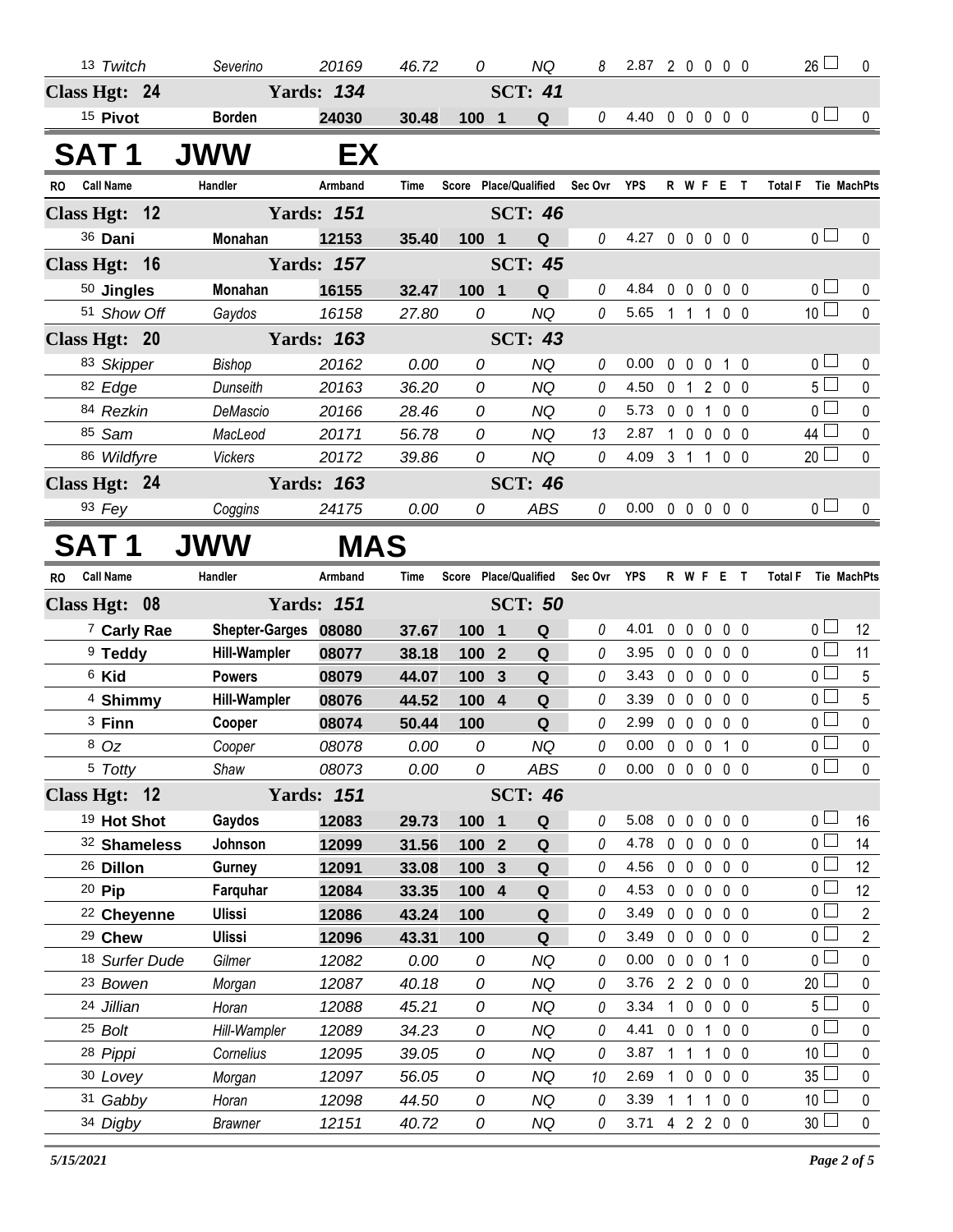|    | 35B                 | Hill-Wampler        | 12154             | 51.22 | 0     | <b>NQ</b>                    | 5           | 2.95           | $\overline{2}$ | $\mathbf{0}$   | $\mathbf{0}$      |                   | 0 <sub>0</sub> | $\Box$<br>25          | 0                |
|----|---------------------|---------------------|-------------------|-------|-------|------------------------------|-------------|----------------|----------------|----------------|-------------------|-------------------|----------------|-----------------------|------------------|
|    | 21 Ditto            | Prekop              | 12085             | 0.00  | 0     | <b>ABS</b>                   | 0           | 0.00           | 0              | $\mathbf 0$    | $\mathbf{0}$      |                   | 0 <sub>0</sub> | 0 <sub>1</sub>        | $\mathbf 0$      |
|    | 27 Fiona            | Church              | 12094             | 0.00  | 0     | <b>ABS</b>                   | 0           | 0.00           |                | $0\quad 0$     | 0                 |                   | 0 <sub>0</sub> | $\overline{0}$        | $\pmb{0}$        |
|    | 33 Chili            | Shaw                | 12150             | 0.00  | 0     | <b>ABS</b>                   | 0           | 0.00           |                | $0\quad 0$     | $\mathbf 0$       |                   | 0 <sub>0</sub> | $\overline{0}$ $\Box$ | $\mathbf 0$      |
|    | Class Hgt: 16       |                     | <b>Yards: 157</b> |       |       | <b>SCT: 45</b>               |             |                |                |                |                   |                   |                |                       |                  |
|    | 48 Samone           | <b>Eicher</b>       | 16112             | 28.21 | 100 1 | Q                            | 0           | 5.57           | 0              | $\overline{0}$ | $\mathbf 0$       |                   | $0\quad 0$     | $0 -$                 | 16               |
|    | <sup>47</sup> ReCon | <b>Brown</b>        | 16111             | 28.68 | 100   | Q<br>$\overline{2}$          | 0           | 5.47           |                | $0\quad 0$     | $\mathbf 0$       |                   | 0 <sub>0</sub> | 0 <sub>1</sub>        | 16               |
|    | 46 Charlie          | <b>Trippett</b>     | 16110             | 34.40 | 100 3 | ${\bf Q}$                    | 0           | 4.56           |                | $0\quad 0$     | $\mathbf{0}$      |                   | 0 <sub>0</sub> | 0 <sup>1</sup>        | 10               |
|    | 40 Jolene           | Morgan              | 16104             | 35.90 | 100 4 | Q                            | 0           | 4.37           |                | 0 <sub>0</sub> | $\mathbf 0$       |                   | 0 <sub>0</sub> | 0 <sub>0</sub>        | $9\,$            |
|    | <sup>45</sup> Flash | Farquhar            | 16109             | 38.33 | 100   | Q                            | 0           | 4.10           | 0              | $\overline{0}$ | 0                 |                   | $0\quad 0$     | $\overline{0}$        | 6                |
|    | 39 RivaMni          | Kappe               | 16103             | 29.07 | 0     | <b>NQ</b>                    | 0           | 5.40           |                | $0\quad 0$     | $\overline{2}$    |                   | 0 <sub>0</sub> | 0 <sub>0</sub>        | $\mathbf 0$      |
|    | 41 E.V.             | Gichner             | 16105             | 29.21 | 0     | <b>NQ</b>                    | 0           | 5.37           |                | $1\quad1$      | $\mathbf 1$       |                   | 0 <sub>0</sub> | 10 <sup>1</sup>       | $\mathbf 0$      |
|    | 42 Selene           | <b>Brown</b>        | 16106             | 33.04 | 0     | <b>NQ</b>                    | 0           | 4.75           | $\Omega$       | $\overline{1}$ |                   |                   | 0 <sub>0</sub> | 5 <sub>1</sub>        | $\mathbf 0$      |
|    | 44 Lila             | <b>Bunin</b>        | 16108             | 34.01 | 0     | NQ                           | 0           | 4.62           |                | $1\quad 0$     | $\mathbf 0$       |                   | 0 <sub>0</sub> | $5\Box$               | $\pmb{0}$        |
|    | 49 SnapShot         | Johnson             | 16157             | 28.37 | 0     | <b>NQ</b>                    | 0           | 5.53           |                | $0\quad 0$     | $\mathbf{1}$      |                   | 0 <sub>0</sub> | 0 <sup>1</sup>        | $\pmb{0}$        |
|    | 43 Beanie           | Shaw                | 16107             | 0.00  | 0     | ABS                          | 0           | 0.00           |                |                |                   | 00000             |                | $\overline{0}$        | $\mathbf 0$      |
|    | Class Hgt: 20       |                     | <b>Yards: 163</b> |       |       | <b>SCT: 43</b>               |             |                |                |                |                   |                   |                |                       |                  |
|    | 64 'NSync           | <b>Schmitter</b>    | 20114             | 29.51 | 100   | Q<br>$\overline{\mathbf{1}}$ | 0           | 5.52           | 0              | $\mathbf 0$    | 0                 |                   | 0 <sub>0</sub> | 0 <sub>1</sub>        | 13               |
|    | 75 Lollipop         | <b>Habich</b>       | 20128             | 31.19 | 100 2 | Q                            | 0           | 5.23           |                | $0\quad 0$     | $\mathbf{0}$      |                   | 0 <sub>0</sub> | $\overline{0}$        | 11               |
|    | 63 Emma             | <b>Hill-Wampler</b> | 20113             | 31.87 | 100   | $\mathbf{3}$<br>Q            | 0           | 5.11           |                | $0\quad 0$     | $\mathbf 0$       |                   | 0 <sub>0</sub> | $\overline{0}$        | 11               |
|    | 67 Declan           | Minnella            | 20118             | 33.13 | 100 4 | Q                            | 0           | 4.92           |                | $0\quad 0$     | $\mathbf 0$       |                   | $0\quad 0$     | $\overline{0}$        | $\boldsymbol{9}$ |
|    | 77 Jade             | <b>Trippett</b>     | 20130             | 35.51 | 100   | Q                            | 0           | 4.59           |                | $0\quad 0$     | $\mathbf 0$       |                   | 0 <sub>0</sub> | 0 <sub>1</sub>        | $\overline{7}$   |
|    | 70 Rona             | <b>Schowalter</b>   | 20121             | 37.05 | 100   | Q                            | 0           | 4.40           |                | $0\quad 0$     | $\mathbf 0$       |                   | 0 <sub>0</sub> | $\overline{0}$        | 5                |
|    | 73 Colt             | Workman             | 20125             | 38.74 | 100   | Q                            | 0           | 4.21           |                | $0\quad 0$     | $\mathbf 0$       |                   | 0 <sub>0</sub> | 0 <sub>1</sub>        | 4                |
|    | 66 Ruby-do          | <b>Eicher</b>       | 20117             | 43.45 | 100   | Q                            | 0           | 3.75           |                | $0\quad 0$     | 0                 |                   | $0\quad 0$     | $\overline{0}$        | $\mathbf 0$      |
|    | 65 Maven            | Rhyshek             | 20115             | 34.80 | 0     | <b>NQ</b>                    | 0           | 4.68           |                | $0\quad 0$     | $\overline{2}$    |                   | 0 <sub>0</sub> | 0 <sub>0</sub>        | $\mathbf 0$      |
|    | 68 Leverage         | <b>Brown</b>        | 20119             | 33.89 | 0     | <b>NQ</b>                    | 0           | 4.81           | 1              | $\overline{1}$ | $\mathbf 0$       |                   | 0 <sub>0</sub> | 10 <sup>1</sup>       | $\pmb{0}$        |
|    | 69 Artie Ross       | Rose                | 20120             | 33.83 | 0     | <b>NQ</b>                    | 0           | 4.82           | $\mathbf{1}$   | $\overline{0}$ | $\mathbf 0$       |                   | 0 <sub>0</sub> | 5 l                   | $\pmb{0}$        |
|    | 72 Lilu             | O'Brien             | 20124             | 0.00  | 0     | <b>NQ</b>                    | 0           | 0.00           |                | $0\quad 0$     | $\mathbf 0$       |                   | $1\quad0$      | $\overline{0}$        | $\mathbf 0$      |
|    | 74 Zip              | Rivas               | 20126             | 35.90 | 0     | <b>NQ</b>                    | 0           | 4.54 1 1 0 0 0 |                |                |                   |                   |                | 10 <sup>2</sup>       | $\mathbf 0$      |
|    | 76 Flirt            | Nally               | 20129             | 0.00  | 0     | NQ                           | 0           | 0.00           |                |                |                   | 0 0 0 1 0         |                | $\overline{0}$        | $\mathbf 0$      |
|    | 78 Krakken          | Borga               | 20131             | 33.59 | 0     | <b>NQ</b>                    | 0           | 4.85           |                | 11             |                   | 200               |                | 10 <sup>1</sup>       | 0                |
|    | 79 Switch           | <b>Burton</b>       | 20133             | 0.00  | 0     | <b>NQ</b>                    | 0           | 0.00           |                |                | $0\quad 0\quad 0$ | $1\quad0$         |                | 0 <sup>1</sup>        | $\pmb{0}$        |
|    | 80 Maewyn           | Rose                | 20135             | 37.46 | 0     | <b>NQ</b>                    | 0           | 4.35           |                | $1\quad 0$     |                   | $0\quad 0\quad 0$ |                | 5 <sub>1</sub>        | 0                |
|    | 81 Lizzie           | Moore               | 20137             | 33.05 | 0     | <b>NQ</b>                    | 0           | 4.93           |                | $1\quad0$      |                   | $0\quad 0\quad 0$ |                | 5 $\Box$              | $\pmb{0}$        |
|    | 71 Kite             | Wesemann            | 20122             | 0.00  | 0     | ABS                          | 0           | 0.00           |                |                |                   | 0 0 0 0 0         |                | $\overline{0}$        | $\mathbf 0$      |
|    | Class Hgt: 24       |                     | <b>Yards: 163</b> |       |       | <b>SCT: 46</b>               |             |                |                |                |                   |                   |                |                       |                  |
|    | 91 Topper           | Shoemaker           | 24138             | 31.77 | 0     | <b>NQ</b>                    | 0           | 5.13 0 0 1 0 0 |                |                |                   |                   |                | 0 <sub>1</sub>        | 0                |
|    | 92 Kairos           | Borga               | 24141             | 34.90 | 0     | <b>NQ</b>                    | 0           | 4.67           |                |                |                   | 0 0 1 0 0         |                | 0 <sub>0</sub>        | $\mathbf 0$      |
|    | SAT 1               | <b>JWW</b>          | <b>NO</b>         | P     |       |                              |             |                |                |                |                   |                   |                |                       |                  |
| RO | <b>Call Name</b>    | Handler             | Armband           | Time  |       | Score Place/Qualified        | Sec Ovr YPS |                |                |                |                   | R W F E T         |                | Total F Tie MachPts   |                  |
|    | Class Hgt: 16       |                     | <b>Yards: 102</b> |       |       | <b>SCT: 39</b>               |             |                |                |                |                   |                   |                |                       |                  |
|    | 8 Bryce             | Galarza             | 16009             | 36.05 | 100 1 | Q                            | 0           | 2.83           |                |                |                   | 00000             |                | 0 <sub>1</sub>        | 0                |
|    | 7 Drift             | Ziesing             | 16008             | 58.25 | 0     | NQ                           | 19          | 1.75 0 1 0 0 0 |                |                |                   |                   |                | $24$ $\Box$           | $\pmb{0}$        |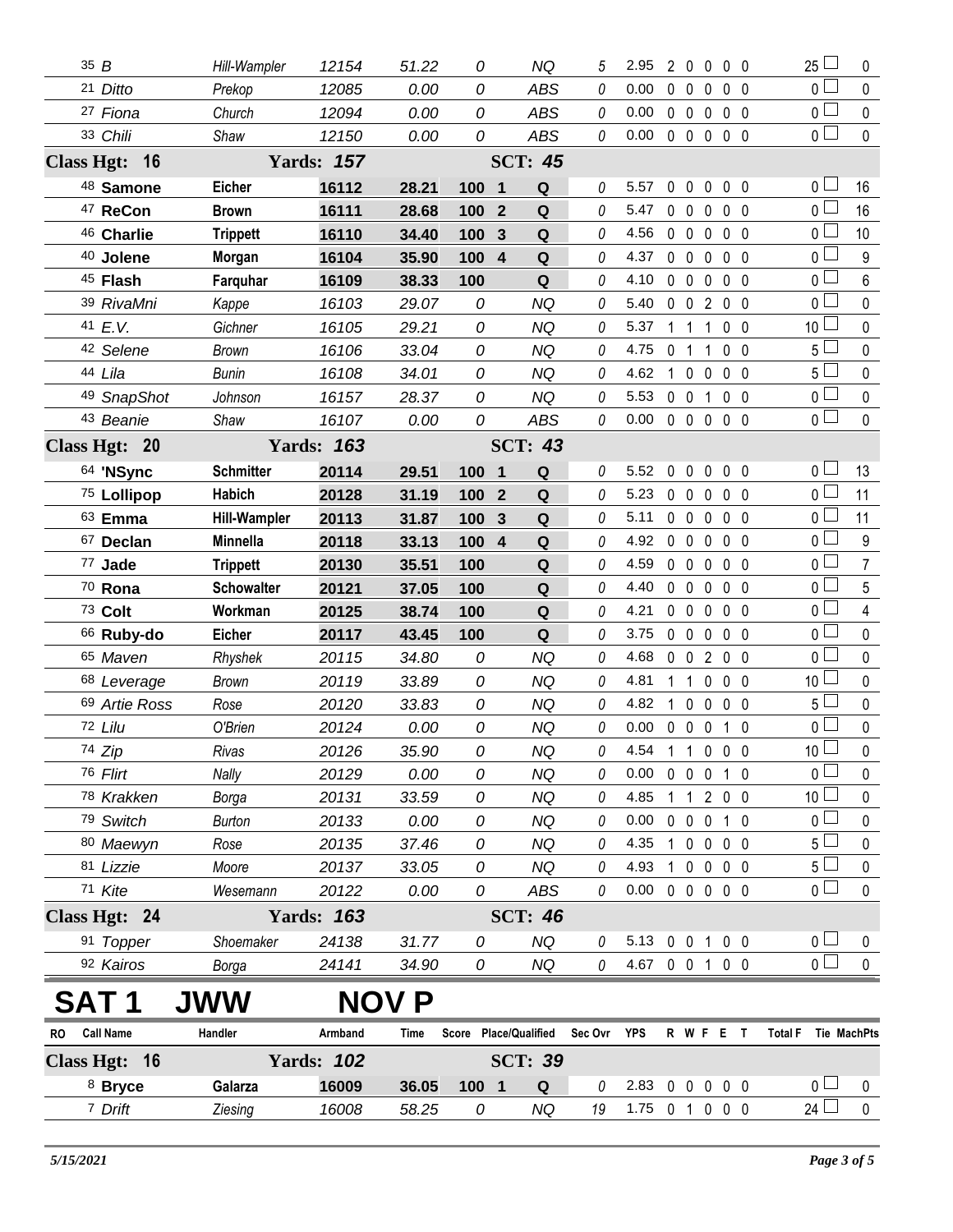| Class Hgt: 20                 |               | <b>Yards: 102</b> |                |                |                       | <b>SCT: 41</b>        |               |                |                |             |                   |                          |                                      |              |
|-------------------------------|---------------|-------------------|----------------|----------------|-----------------------|-----------------------|---------------|----------------|----------------|-------------|-------------------|--------------------------|--------------------------------------|--------------|
| 18 GaBoing!                   | Diaz          |                   | 20010          | 67.00          | 0                     | NQ                    | 26            | 1.52           | 3              | $\mathbf 0$ | $\mathbf 0$       | $0\quad 0$               | 41 $\Box$                            | 0            |
| <sup>20</sup> Nathan          |               | Drummond          | 20012          | 0.00           | 0                     | <b>NQ</b>             | 0             | 0.00           | $\mathbf 0$    | $\mathbf 0$ | $\mathbf 0$       | $1\quad0$                | 0 L                                  | 0            |
| 19 Jenga                      | Coffin        |                   | 20011          | 0.00           | 0                     | <b>ABS</b>            | 0             | 0.00           |                |             | 0 0 0 0 0         |                          | 0 <sub>0</sub>                       | $\pmb{0}$    |
| <b>SAT 1</b>                  | <b>JWW</b>    |                   |                | <b>OPEN P</b>  |                       |                       |               |                |                |             |                   |                          |                                      |              |
| <b>Call Name</b><br>RO.       | Handler       |                   | Armband        | Time           |                       | Score Place/Qualified | Sec Ovr YPS   |                |                |             |                   | R W F E T                | Total F Tie MachPts                  |              |
| Class Hgt: 08                 |               | <b>Yards: 128</b> |                |                |                       | <b>SCT: 48</b>        |               |                |                |             |                   |                          |                                      |              |
| 3 Strummer                    |               | McCrave           | 08001          | 0.00           | 0                     | <b>NQ</b>             | $\theta$      | 0.00           | 0              | 0           | $\mathbf 0$       | $1\quad0$                | 0 <sub>1</sub>                       | 0            |
| <sup>1</sup> Breeze           |               | Alexander         | 08143          | 37.12          | 0                     | <b>NQ</b>             | 0             | 3.45           |                | 221         |                   | $0\quad 0$               | 20 <sup>1</sup>                      | 0            |
| 4 Lara                        |               | Alexander         | 08144          | 43.68          | 0                     | NQ                    | 0             | 2.93           | 2 <sub>1</sub> |             | $\overline{1}$    | $0\quad 0$               | 15 <sup>1</sup>                      | $\pmb{0}$    |
| Class Hgt: 16                 |               | <b>Yards: 134</b> |                |                |                       | <b>SCT: 43</b>        |               |                |                |             |                   |                          |                                      |              |
| 6 Scarlet                     | <b>Bruton</b> |                   | 16002          | 58.27          | 0                     | <b>NQ</b>             | 15            | 2.30           | 2 1            |             | $0\quad 0\quad 0$ |                          | 45 L                                 | 0            |
| 7 Pinky                       | Teti          |                   | 16147          | 30.28          | 0                     | <b>NQ</b>             | 0             | 4.43           | 0 <sub>1</sub> |             | $\mathbf{1}$      | $0\quad 0$               | $5 \Box$                             | $\mathbf 0$  |
| Class Hgt: 20                 |               | <b>Yards: 134</b> |                |                |                       | <b>SCT: 46</b>        |               |                |                |             |                   |                          |                                      |              |
| 14 Athena                     | Eicher        |                   | 20013          | 41.05          | 95 1                  | Q                     | 0             | 3.26 1 0 0 0 0 |                |             |                   |                          | 5 <sub>1</sub>                       | 0            |
| SAT 1                         | <b>JWW</b>    |                   | EX P           |                |                       |                       |               |                |                |             |                   |                          |                                      |              |
| <b>Call Name</b><br><b>RO</b> | Handler       |                   | Armband        | <b>Time</b>    | Score Place/Qualified |                       | Sec Ovr       | <b>YPS</b>     |                |             | R W F E T         |                          | <b>Total F</b><br><b>Tie MachPts</b> |              |
| Class Hgt: 16                 |               | <b>Yards: 163</b> |                |                |                       | <b>SCT: 48</b>        |               |                |                |             |                   |                          |                                      |              |
| 62 Luna                       | Ziesing       |                   | 16149          | 49.75          | 0                     | NQ                    | $\mathcal{I}$ | 3.28 1 1 1 0 0 |                |             |                   |                          | $13 \Box$                            | $\mathbf{0}$ |
| SAT 1                         | <b>JWW</b>    |                   |                | <b>MAS P</b>   |                       |                       |               |                |                |             |                   |                          |                                      |              |
| <b>Call Name</b><br><b>RO</b> | Handler       |                   | Armband        | <b>Time</b>    | Score Place/Qualified |                       | Sec Ovr       | <b>YPS</b>     |                |             | R W F E           | $\mathsf{T}$             | <b>Total F</b><br>Tie MachPts        |              |
| Class Hgt: 04                 |               | <b>Yards: 151</b> |                |                |                       | <b>SCT: 55</b>        |               |                |                |             |                   |                          |                                      |              |
| <sup>2</sup> Judy Judy        | <b>Gilmer</b> |                   | 04042          | 35.73          | 100 1                 | Q                     | 0             | 4.23           |                |             | 00000             |                          | 0 <sub>0</sub>                       | 19           |
| <sup>1</sup> Chance           | <b>Bishop</b> |                   | 04039          | 45.49          | 100 2                 | ${\bf Q}$             | $\theta$      | 3.32           |                |             |                   | 00000                    | 0 <sub>0</sub>                       | 9            |
| Class Hgt: 08                 |               | <b>Yards: 151</b> |                |                |                       | <b>SCT: 51</b>        |               |                |                |             |                   |                          |                                      |              |
| 15 Sully                      |               | MacLeod           | 08142          | 32.26          | 100 1                 | Q                     | 0             | 4.68           |                |             | 00000             |                          | 冖<br>0 <sub>1</sub>                  | 18           |
| 10 Brandy                     | Morris        |                   | 08044          | 37.76          | 0                     | <b>NQ</b>             | 0             | 4.00           | $\mathbf{1}$   |             |                   | $0\quad 0\quad 0\quad 0$ | 5 <sup>1</sup>                       | $\pmb{0}$    |
| 11 Puzzle                     |               | <b>Vickers</b>    | 08046          | 33.96          | 0                     | <b>NQ</b>             | 0             | 4.45           |                |             |                   | 0 0 1 0 0                | $\mathbf 0$                          | 0            |
| 12 Becca                      | Dennis        |                   | 08048          | 67.44          | 0                     | <b>NQ</b>             | 16            | 2.24           | $1 \quad 1$    |             |                   | 1 0 0                    | 58 <sup>1</sup>                      | 0            |
| 14 Bean                       |               | Shulman           | 08050          | 46.43          | 0                     | <b>NQ</b>             | 0             | 3.25           |                |             |                   | 2 2 2 0 0                | 20 <sup>1</sup>                      | 0            |
| 16 Rocker                     |               | Gaydos            | 08145          | 36.48          | 0                     | <b>NQ</b>             | 0<br>0        | 4.14<br>0.00   |                |             |                   | 1 2 1 0 0<br>0 0 0 0 0   | 15 <sup>1</sup><br>0 l               | 0            |
| 13 Cruise                     | Prekop        |                   | 08049          | 0.00           | 0                     | ABS                   |               |                |                |             |                   |                          |                                      | 0            |
| Class Hgt: $12$<br>37 Mac     |               | <b>Yards: 157</b> |                |                |                       | <b>SCT: 50</b>        | 0             | 4.67           | $0\quad 0$     |             | $\mathbf 0$       | 0 <sub>0</sub>           | 0 <sup>1</sup>                       |              |
| 38 Romeo                      | White         | <b>Spalding</b>   | 12051<br>12052 | 33.60<br>57.75 | 100 1<br>0            | Q<br><b>NQ</b>        | 7             | 2.72           |                | $1 \quad 1$ |                   | 100                      | 31 <sup>1</sup>                      | 16<br>0      |
| 17 Lettie                     |               | Andrews           | 12053          | 49.06          | 0                     | NQ                    | 0             | 3.20           |                |             |                   | 1 0 0 0 0                | 5 <sub>1</sub>                       | $\pmb{0}$    |
| Class Hgt: 16                 |               | <b>Yards: 163</b> |                |                |                       | <b>SCT: 48</b>        |               |                |                |             |                   |                          |                                      |              |
| 57 Jesse Belle                |               | <b>Mackes</b>     | 16062          | 28.63          | 100 1                 | Q                     | 0             | 5.69           |                |             |                   | 00000                    | 0 <sub>l</sub>                       | 19           |
| 54 Gabby                      |               | Shoemaker         | 16059          | 31.77          | 100 2                 | $\mathbf Q$           | 0             | 5.13           |                |             |                   | 00000                    | 0 <sub>0</sub>                       | 16           |
| 58 Remi                       | Kappe         |                   | 16063          | 34.31          | 100 3                 | Q                     | 0             | 4.75           |                |             |                   | 00000                    | 0 l                                  | 13           |
|                               |               |                   |                |                |                       |                       |               |                |                |             |                   |                          |                                      |              |
| 55 Diva                       | <b>Bruton</b> |                   | 16060          | 38.10          | 100 4                 | Q                     | 0             | 4.28           |                |             |                   | 00000                    | 0 L                                  | 9            |